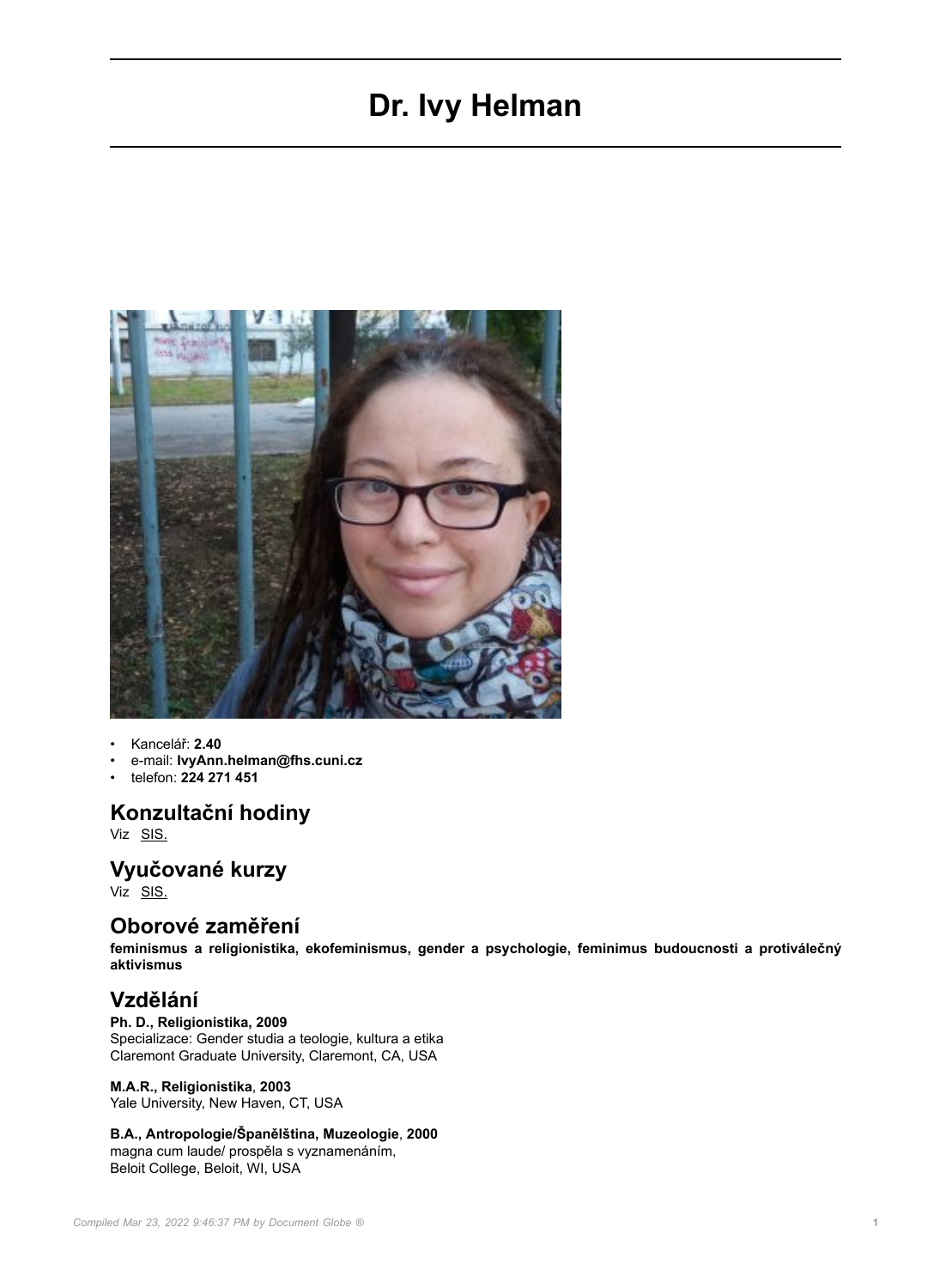# **Výzkum a publikační činnost**

### **Knihy**

*Women and the Vatican: An Exploration of Official Document*s. New York: MaryKnoll Publishing, 2012.

# **Články**

*"Queer Systems: The Benefits of a More Systematic Approach to Queer Theology."* CrossCurrents 61 Issue 1. (March 2011): 45–62.

*"A Professor Tries to Teach Students to Be Activists."* The Chronicle of Higher Education 55, no. 8. (October 17, 2008): 36–37.

# **Prezentace**

- "Feminism and the Environmental Crisis: What is Ecofeminism and Why It is Essential," (Klimadílna, Limity jsme my, Prague, Czech Republic, November 23, 2019).
- Prezentace ("From the Beginning: Refugees in the Jewish Tradition," Conference on the Role of Academia and Religious Leaders in Relation to Refugees, Human Rights League, Bratislava, Slovakia, October 27, 2017.)
- •
- Prezentace ("Patriarchal Violence: The Connection between Feminism, the Environmental Crisis and the Situation of Refugees in the World Today," Amnesty International, English Language Group, Prague May 24, 2017.)
- Presenter ("The Jewish Genocide," Chelmsford High School, Chelmsford, MA February 10, 2014.)
- Presenter ("Intolerance and Dehumanization: Steps towards the Final Solution," The Causes and Legacies of Genocide, Pentucket Regional High School, West Newbury, MA February 4, 2014.)
- Facilitator (Can I Sit at Your Table? An interfaith-intercultural dialogue dinner about diversity and inclusion, Merrimack College, November 12, 2013.)
- Presenter (Opening Plenary "Boston A Storied Place," Religious Education Association's Annual Meeting, Boston MA November 8, 2013.)
- Co-Facilitator (Men and the Monologues, Boston College, Chestnut Hill, MA, February 15, 2010.)
- "The Practice of Indulgences." (Guest Lecture, Carroll University, Waukesha, WI, November 2006.) "Rock is Cool but the Struggle is Better…" (Engendering Diversity, University of LaVerne, LaVerne, CA March 31, 2005.)
- "Women's Music and the Queer Community." (Queering the Discourse, Claremont Graduate University, February 19, 2005.)
- "Exploring Embodied Knowledge rather than Revelation as Standard." (Exploring Pagan Spirituality from the Center, January 23, 2005.)
- "Being Out in the Academy." (American Academy of Religion, Western Region, Whitter College, Whitter, CA, March 2004.)

# **Vybraná stipendia, granty a ceny**

**2007 Dissertation Grant**, Claremont Graduate University, Claremont, CA **2003–2005 Fellowship**, Claremont Graduate University, Claremont, CA **2001–2003 Fellowship**, Yale University, New Haven, CT **2000 magna cum laude**, Beloit College, Beloit, WI **2000 Departmental Honors in Anthropology**, Beloit College, Beloit, WI

# **Akademická a přednášková činnost**

### **2015–**

Přednášející v magisterském programu Genderová studia Univerzita Karlova, Fakulta humanitních studií **2015–** Přednášející Židovských studií

Anglo-Americká Univerzita v Praze

### **2010–2014**

Přednášející Náboženských a teologických studií Merrimack College, North Andover, MA, USA

### **2012**

Přednášející na Katedře Genderových a ženských studií Boston College, Chestnut Hill, MA, USA

### **2009–2012**

Přednášející Religionistiky a filosofie Boston College, Chestnut Hill, MA, USA